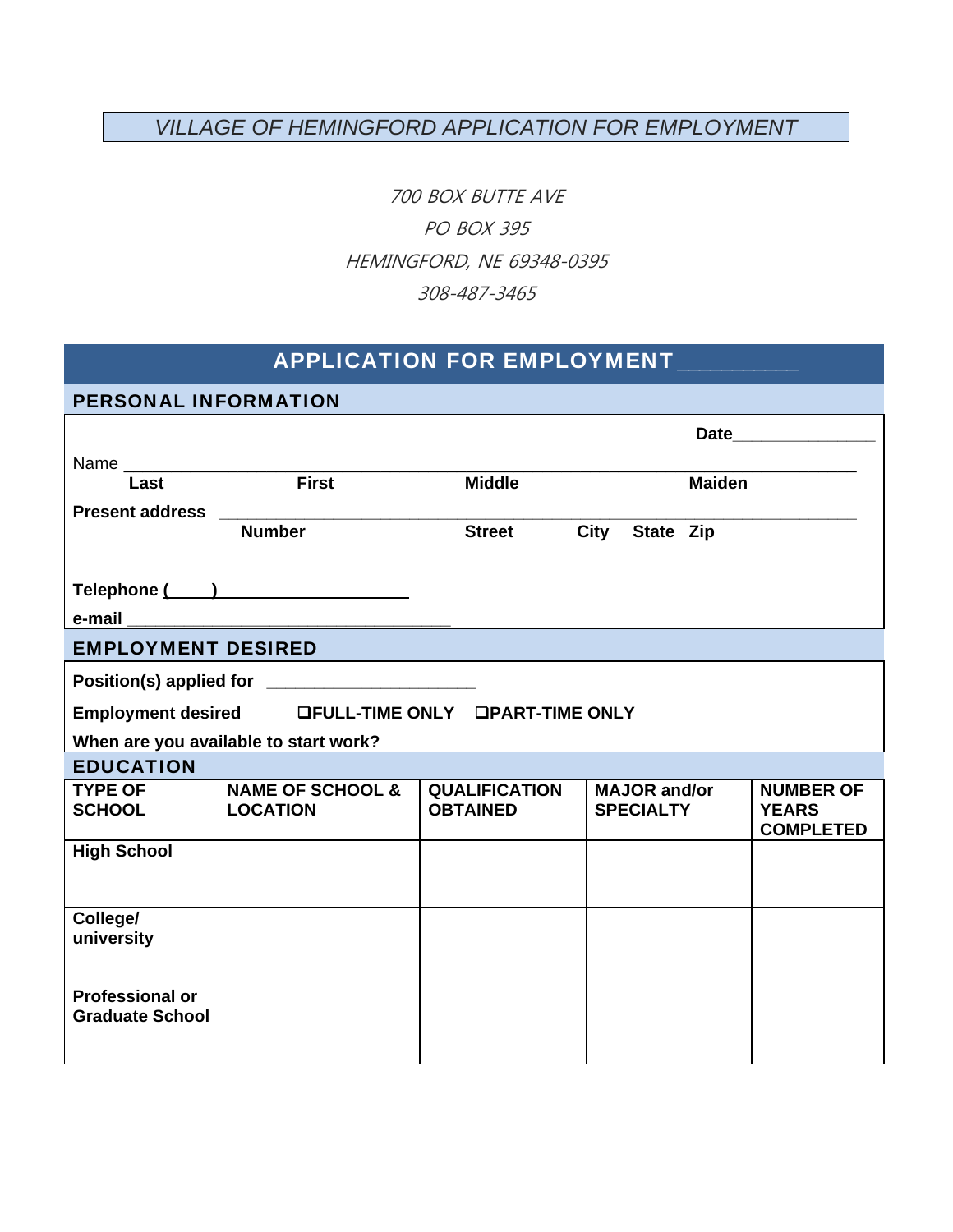## WORK EXPERIENCE

**Please list your work experience for the past five years beginning with your most recent job held. If you were self-employed, give firm name.** Attach additional sheets if necessary.

| <b>Name of Employer</b><br><b>Address</b>                                                                                         | Name of last<br>supervisor | <b>Employment</b><br>dates | Pay or salary |  |  |
|-----------------------------------------------------------------------------------------------------------------------------------|----------------------------|----------------------------|---------------|--|--|
| City, State, Zip<br><b>Phone number</b>                                                                                           |                            | <b>From</b>                | <b>Start</b>  |  |  |
|                                                                                                                                   |                            | To                         | <b>Final</b>  |  |  |
|                                                                                                                                   |                            | Your last job title        |               |  |  |
| Reason for leaving (be specific)                                                                                                  |                            |                            |               |  |  |
| List the jobs you held, duties performed, skills used or learned, advancements or promotions while you<br>worked at this company. |                            |                            |               |  |  |
|                                                                                                                                   |                            |                            |               |  |  |
|                                                                                                                                   |                            |                            |               |  |  |
| <b>Name of Employer</b><br><b>Address</b>                                                                                         | Name of last<br>supervisor | <b>Employment</b><br>dates | Pay or salary |  |  |
| City, State, Zip<br><b>Phone number</b>                                                                                           |                            | <b>From</b>                | <b>Start</b>  |  |  |
|                                                                                                                                   |                            | To                         | <b>Final</b>  |  |  |
|                                                                                                                                   |                            | <b>Your Last Job Title</b> |               |  |  |
|                                                                                                                                   |                            |                            |               |  |  |
| Reason for leaving (be specific)                                                                                                  |                            |                            |               |  |  |
|                                                                                                                                   |                            |                            |               |  |  |
| List the jobs you held, duties performed, skills used or learned, advancements or promotions while you<br>worked at this company. |                            |                            |               |  |  |
|                                                                                                                                   |                            |                            |               |  |  |
|                                                                                                                                   |                            |                            |               |  |  |
|                                                                                                                                   | <b>Name of last</b>        | <b>Employment</b>          |               |  |  |
|                                                                                                                                   | supervisor                 | dates                      |               |  |  |
|                                                                                                                                   |                            | From                       | <b>Start</b>  |  |  |
|                                                                                                                                   |                            | To                         | <b>Final</b>  |  |  |
| Name of Employer<br><b>Address</b><br>City, State, Zip<br><b>Phone number</b><br>Reason for leaving (be specific)                 | Your last job title        |                            | Pay or salary |  |  |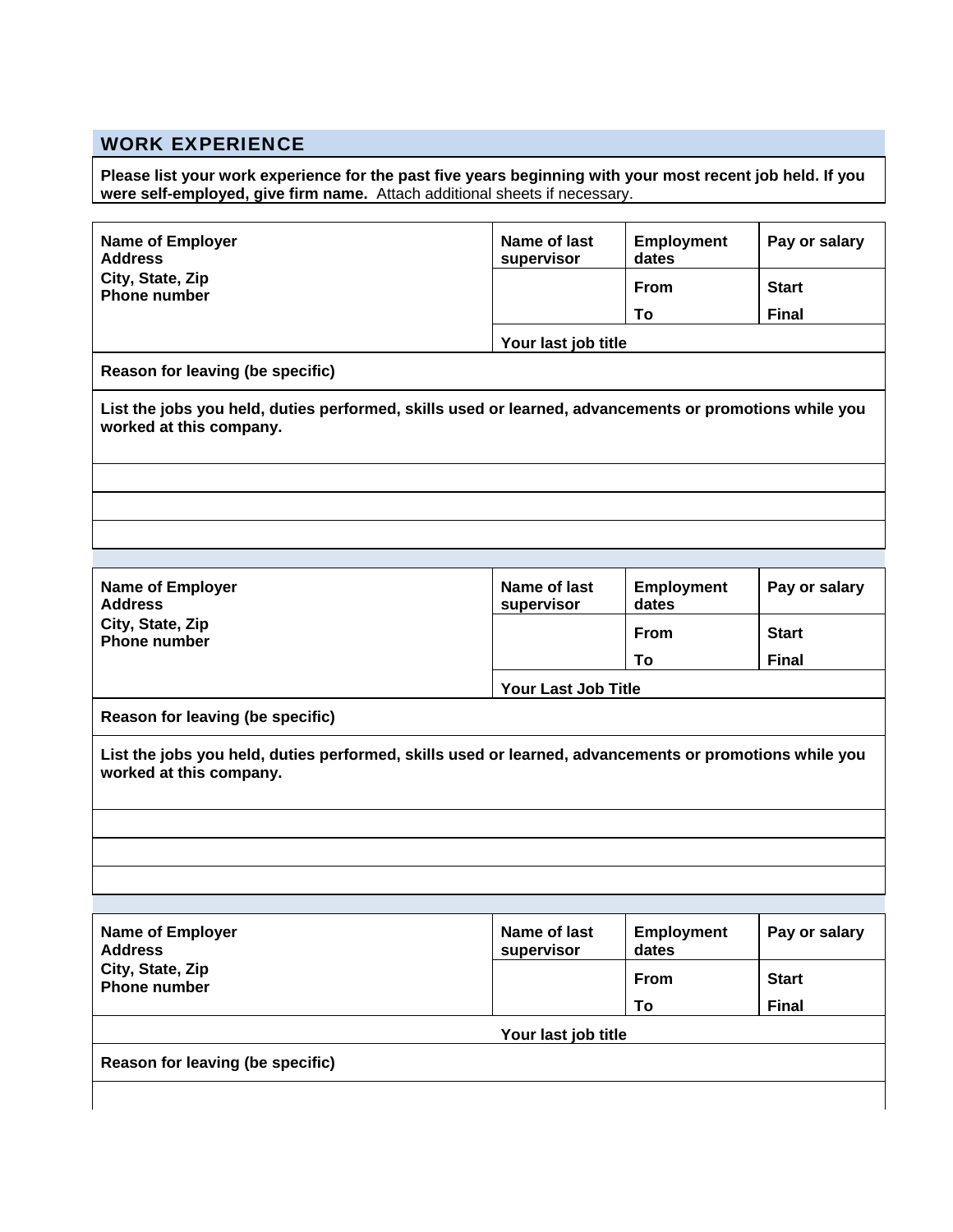| worked at this company.                                                                                                                                                                                                                                                                                         | List the jobs you held, duties performed, skills used or learned, advancements or promotions while you |                            |               |
|-----------------------------------------------------------------------------------------------------------------------------------------------------------------------------------------------------------------------------------------------------------------------------------------------------------------|--------------------------------------------------------------------------------------------------------|----------------------------|---------------|
|                                                                                                                                                                                                                                                                                                                 |                                                                                                        |                            |               |
|                                                                                                                                                                                                                                                                                                                 |                                                                                                        |                            |               |
|                                                                                                                                                                                                                                                                                                                 |                                                                                                        |                            |               |
| <b>Name of Employer</b><br><b>Address</b>                                                                                                                                                                                                                                                                       | Name of last<br>supervisor                                                                             | <b>Employment</b><br>dates | Pay or salary |
| City, State, Zip<br><b>Phone number</b>                                                                                                                                                                                                                                                                         |                                                                                                        | <b>From</b>                | <b>Start</b>  |
|                                                                                                                                                                                                                                                                                                                 |                                                                                                        | To                         | <b>Final</b>  |
|                                                                                                                                                                                                                                                                                                                 | Your last job title                                                                                    |                            |               |
| Reason for leaving (be specific)                                                                                                                                                                                                                                                                                |                                                                                                        |                            |               |
|                                                                                                                                                                                                                                                                                                                 |                                                                                                        |                            |               |
|                                                                                                                                                                                                                                                                                                                 |                                                                                                        |                            |               |
|                                                                                                                                                                                                                                                                                                                 |                                                                                                        |                            |               |
|                                                                                                                                                                                                                                                                                                                 |                                                                                                        | $\square$ Yes              | $\square$ No  |
| List the jobs you held, duties performed, skills used or learned, advancements or promotions while you<br>worked at this company.<br>Are you currently employed?<br>May we contact your present employer?                                                                                                       |                                                                                                        | $\square$ Yes              | $\square$ No  |
|                                                                                                                                                                                                                                                                                                                 |                                                                                                        | $\Box$ Yes                 | $\square$ No  |
|                                                                                                                                                                                                                                                                                                                 |                                                                                                        |                            |               |
|                                                                                                                                                                                                                                                                                                                 |                                                                                                        | $\square$ Yes              | □ No          |
| Did you complete this application yourself?<br>If not, who did?<br>Have you ever been convicted of a felony?<br>If yes, explain number of conviction(s), nature of offense(s) leading to conviction(s), how recently such<br>offense(s) was/were committed, sentence(s) imposed, and type(s) of rehabilitation. |                                                                                                        |                            |               |

**\_\_\_\_\_\_\_\_\_\_\_\_\_\_\_\_\_\_\_\_\_\_\_\_\_\_\_\_\_\_\_\_\_\_\_\_\_\_\_\_\_\_\_\_\_\_\_\_\_\_\_\_\_\_\_\_\_\_\_\_\_\_\_\_\_\_\_\_\_\_\_\_\_\_\_\_\_\_\_\_\_\_\_\_\_\_\_\_\_\_\_** 

**Are you currently authorized to work in the United States? □ Yes □ No**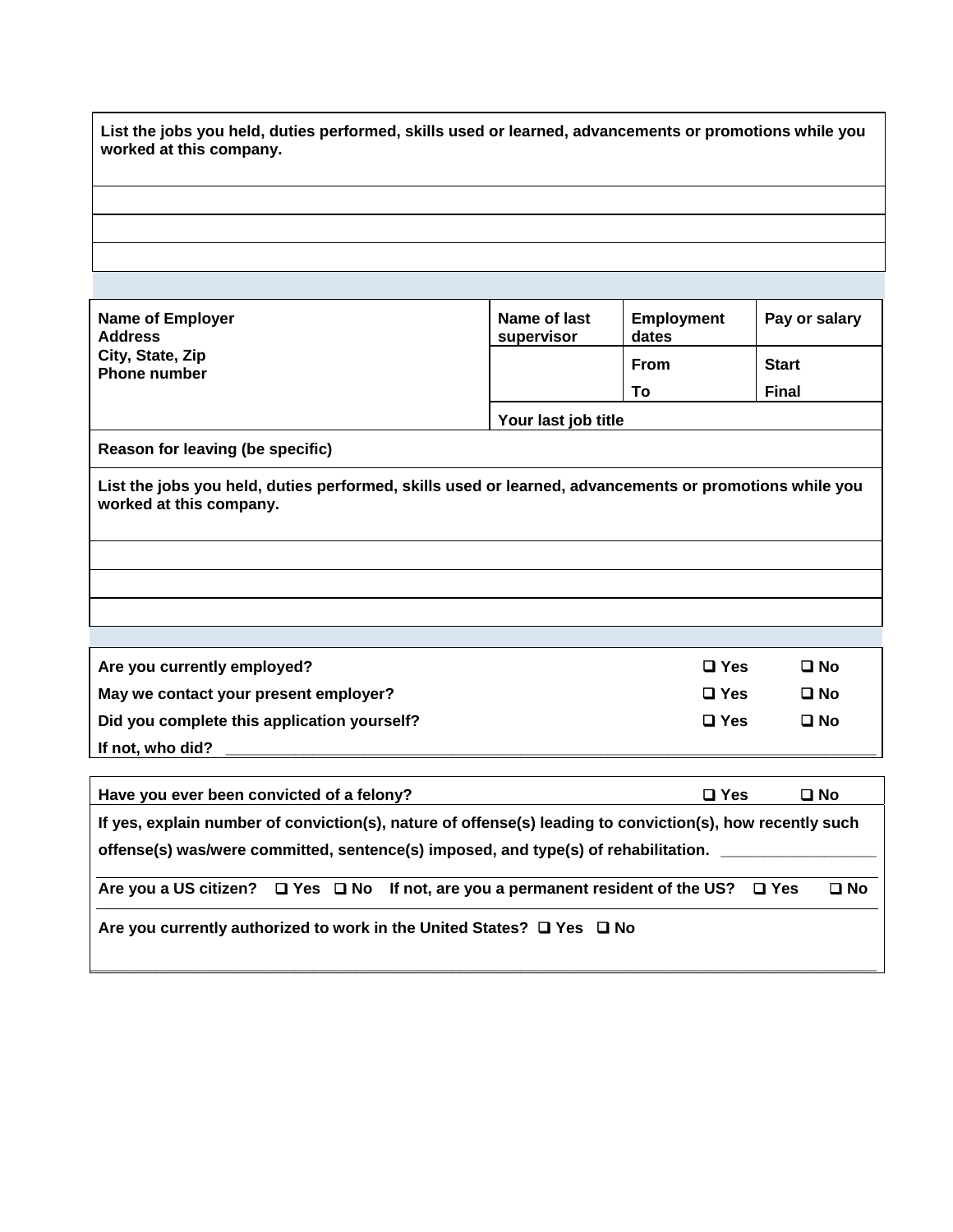| Have you ever been employed with this company?                 | $\square$ Yes | □ No        |
|----------------------------------------------------------------|---------------|-------------|
| If yes, when?                                                  |               |             |
| Do you have any friends or relatives employed by this company? | $\square$ Yes | <b>□ No</b> |
| If yes, please provide their names and relationship to you.    |               |             |
|                                                                |               |             |

### **REFERENCES**

**Please list below three persons not related to you who have knowledge of your work performance and/or personal qualifications within the last 5 years.** 

| <b>Name</b>         |                | Occupation              |
|---------------------|----------------|-------------------------|
| <b>Company name</b> | <b>Address</b> |                         |
| <b>Telephone</b>    | E-mail         | <b>Years acquainted</b> |
|                     |                |                         |
| <b>Name</b>         |                | <b>Occupation</b>       |
| <b>Company name</b> | <b>Address</b> |                         |
| <b>Telephone</b>    | E-mail         | <b>Years acquainted</b> |
|                     |                |                         |
| <b>Name</b>         |                | <b>Occupation</b>       |
| <b>Company name</b> | <b>Address</b> |                         |
| <b>Telephone</b>    | E-mail         | <b>Years acquainted</b> |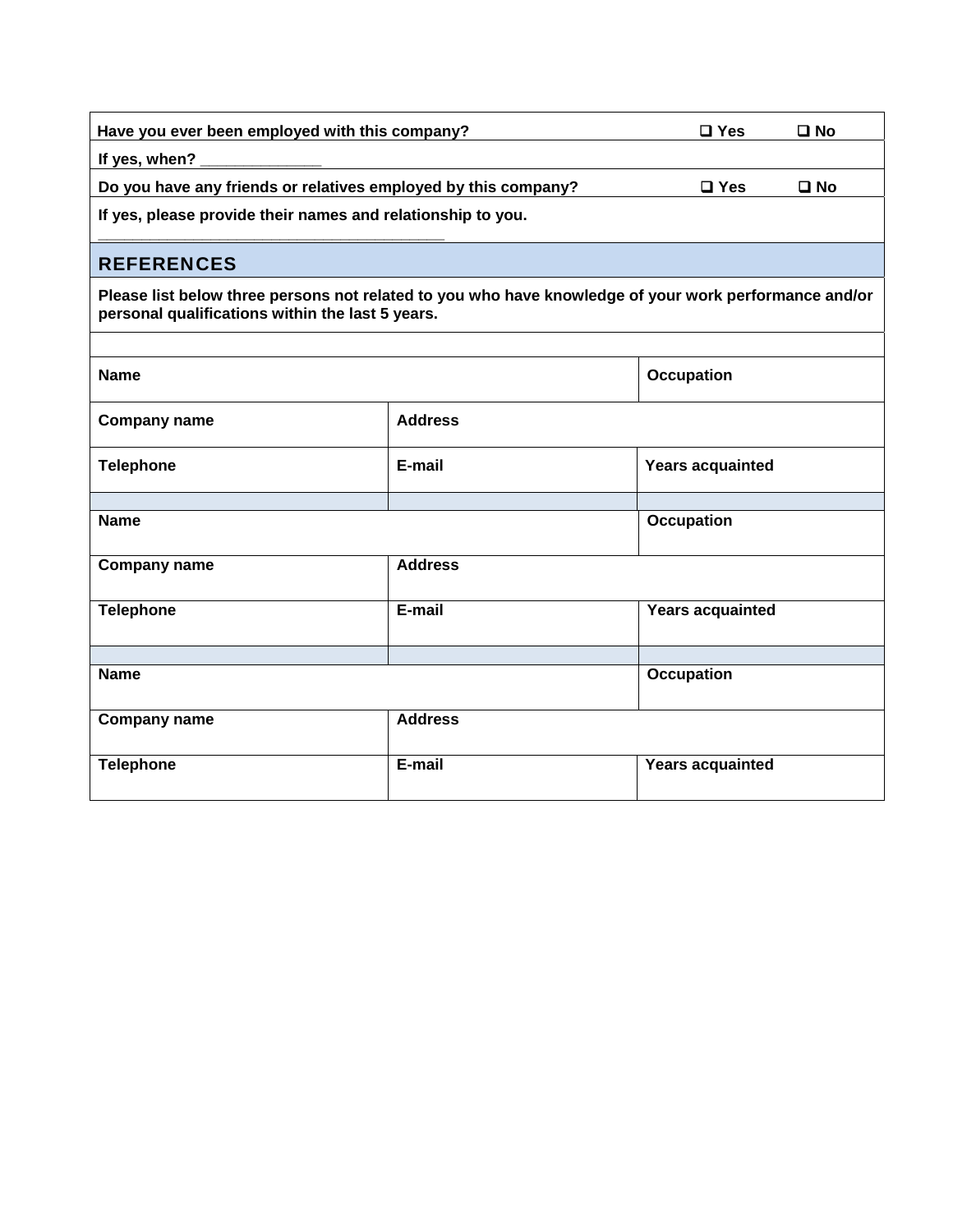# FOR LAW ENFORCEMENT APPLICANTS ONLY

#### AUTHORITY TO RELEASE INFORMATION

(PLEASE DO NOT USE BLUE INK OR PENCIL WHEN COMPLETING THIS FORM.)

This release is being made in conjunction with my application for employment with the Village of Hemingford.

I do hereby authorize a review and full disclosure of any and all records or files (or any part thereof) pertaining to me, including but not limited to the files and records of any school or other educational institution, financial or credit agency, public utility companies, any hospital, clinic, doctor or other medical practitioner, the military or armed forces of the United States, any agency or business pre employment or employment records and/or personnel files including background investigation reports, results of polygraph examinations, efficiency ratings, complaints, and/or grievances involving me as well as medical examinations, attorneys' files, court records or documents in civil or criminal cases in which I am involved, and any records, files or documents regarding any arrests, convictions or other criminal investigations or charges involving me.

I further authorize the release of information concerning all of the above mentioned areas, or any other information, which has a bearing on my fitness or ability to be a law enforcement officer, even if the information is not contained in written records and regardless of